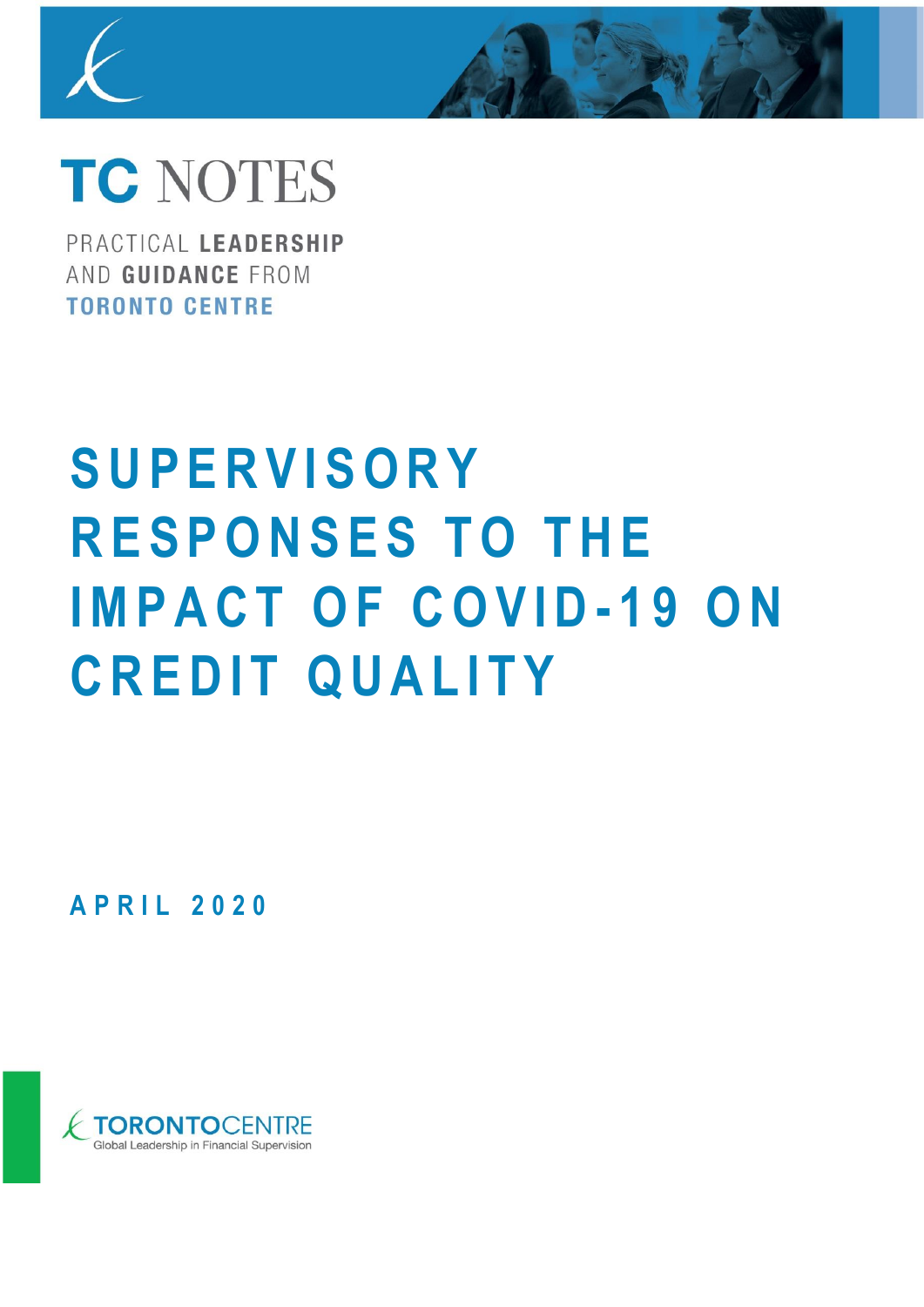## **S U P E R V I S O R Y R E S P O N S E S T O T H E IMPACT OF COVID-19 ON CREDIT Q U A L I T Y**

## **TABLE OF CONTENTS**

*Copyright © Toronto Centre. All rights reserved.* 

*Toronto Centre permits you to download, print, and use the content of this TC Note provided that: (i) such usage is not for any commercial purpose; (ii) you do not modify the content of this material; and (iii) you clearly and directly cite the content as belonging to Toronto Centre.* 

*Except as provided above, the contents of this TC Note may not be transmitted, transcribed, reproduced, stored or translated into any other form without the prior written permission of Toronto Centre.* 

*The information in this TC Note has been summarized and should not be regarded as complete or accurate in every detail.*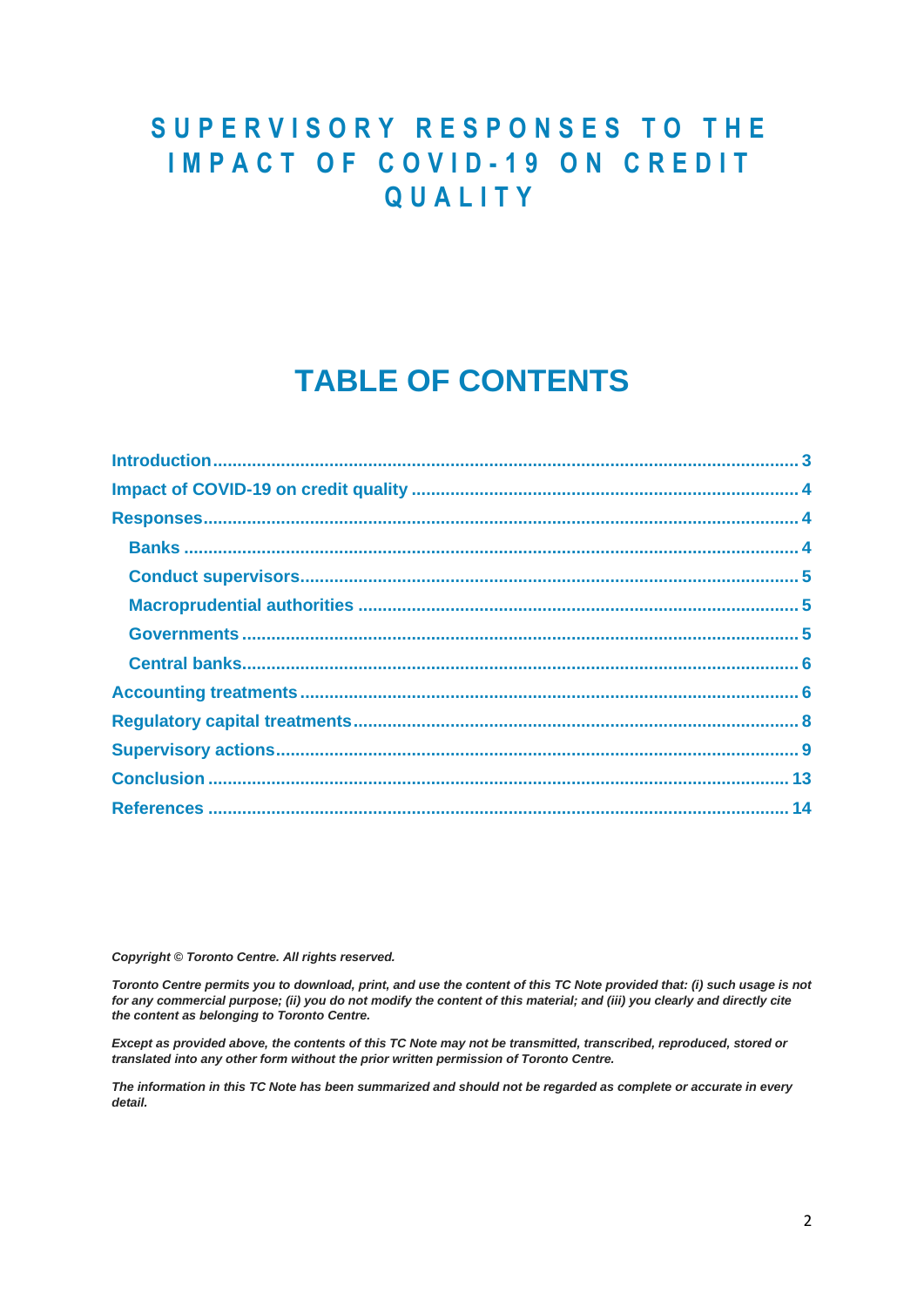## **S U P E R V I S O R Y R E S P O N S E S T O T H E IMPACT OF COVID-19 ON CREDIT Q U A L I T Y**

## <span id="page-2-0"></span>**Introduction<sup>1</sup>**

The COVID-19 outbreak has had a sharp negative impact on economies worldwide.

This in turn has had a significant adverse impact on credit quality, not only because many borrowers cannot meet scheduled interest and principal payments, but also because in many cases the value of collateral has fallen.

There are some possible mitigants here – government loan guarantees and other forms of support for borrowers may reduce the default rate, while a sharp "V-shaped" post-outbreak economic recovery would enable many borrowers to return to something approaching normality.

Supervisory authorities and international accounting standard setters have responded in part by emphasizing – or creating – flexibility in the application of accounting and regulatory standards for the treatment of potentially impaired loans. This enables banks to reduce the extent to which non-payments of interest and principal feed through to higher provisioning and higher capital weightings, and thereby to reduce the adverse impact on their measured regulatory capital ratios.

In effect, the authorities are accepting a higher level of risk (less prudent capital standards) in pursuit of the wider goal of keeping borrowers afloat during a difficult time and promoting economic recovery. But there are limits to how far this can go without leaving banks in an unsound position. Supervisory authorities need to recognize and address this dilemma in the face of the highly imperfect information about the nature and duration of the current economic downturn.

A prudent supervisor should assess and plan for less benign outcomes, in particular where the economic recovery is less immediate and/or less strong (a "U"-shaped or even an "L" shaped recovery), which could threaten the viability of some banks and could lead to financial instability. In these circumstances, an excessive degree of supervisory forbearance would be overly protective of weak banks.

This Toronto Centre Note discusses some of the immediate and medium-term options for banking supervisors in response to the COVID-19 outbreak. It covers the application of accounting standards, the calculation of regulatory capital, and some practical advice for the actions that supervisors should be taking. One key message to supervisors is that they should ensure that banks are judicious in the use they make of the flexibility offered by accounting standards.

A suitably measured approach here would be for banks to take a borrower-by-borrower approach to loan classification; for banks to have in place proper oversight and governance of the decisions they take; for supervisors to keep a close eye on the extent to which banks' assumptions are driving loan classification outcomes; and for both banks and supervisors to monitor credit conditions closely as new information emerges.

<sup>&</sup>lt;sup>1</sup> This Note was prepared by Clive Briault.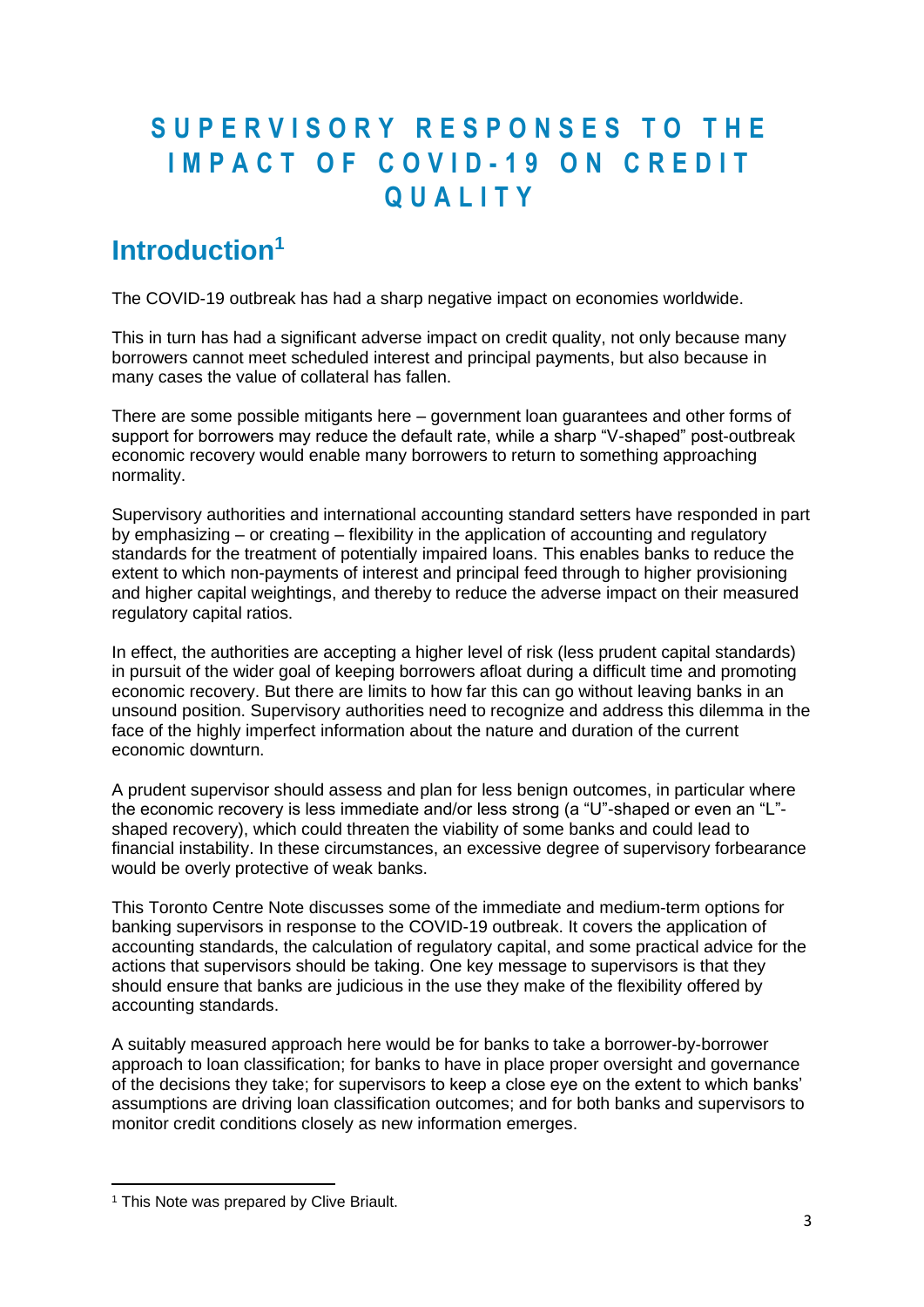## <span id="page-3-0"></span>**Impact of COVID-19 on credit quality**

The COVID-19 outbreak has had a sharp negative impact on economies worldwide. By April 2020, the IMF (2020a) was projecting a fall in global real GDP of 3 percent in 2020, down sharply from the 3.3 percent increase in global real GDP it had projected in January 2020.

Some corporates have already failed and been placed into administration or liquidation. More will fail. Lower incomes (even if only temporary) and increasing debts may already have tipped some heavily-indebted corporates and households into a position where they will never be able to repay their debts in full. Others may simply run out of cash. For the majority of borrowers, the probability of default has increased.

Meanwhile, the value of many types of collateral (for example, property, equity, and commodities) has fallen sharply. Assets pledged as collateral will also have become less liquid. So, loss given default rates will also have increased.

Other types of credit risk have also increased – some borrowers have drawn down committed facilities and the counterparty credit risks inherent in securities and derivatives transactions may have both increased in value and worsened in quality.

In a small number of cases, the creditworthiness of borrowers may have increased – large technological firms, supermarkets, online retailers, online gambling firms, and some other sectors have benefited from changes in consumer behaviour during the COVID-19 outbreak. However, this will not offset the decline in the overall credit quality of a typical bank's loan portfolio during the current economic downturn.

## <span id="page-3-1"></span>**Responses**

### <span id="page-3-2"></span>**Banks**

In response to the COVID-19 outbreak, banks have granted some borrowers some forbearance in the form of:

- rolling forward interest and principal payments:
- interest repayment waivers;
- not triggering covenants in loan agreements relating to minimum levels of collateral and maximum loan to value ratios;
- applying lower interest rates on, or requiring less security against, some types of enforced borrowing (for example the drawing down of overdraft facilities); and
- offering new loans to enable borrowers with reasonable longer-term prospects to survive the current downturn.

This response by banks reflects a combination of:

- an assessment at the micro level that it is better to keep most borrowers afloat, at least temporarily, rather than take default actions against them. Moreover, as governments and macroprudential authorities have argued, the collective impact of banks taking default actions against borrowers would most likely accentuate the current downturn, trigger a downward spiral of "fire sales" and falling asset values, and weaken any economic recovery;
- expectations of a strong and rapid economic recovery;
- expectations about government support for borrowers and for the economy more generally; and
- actions by some governments and supervisory authorities to impose moratoria on repayments of interest and/or principal on some types of lending, or to mandate or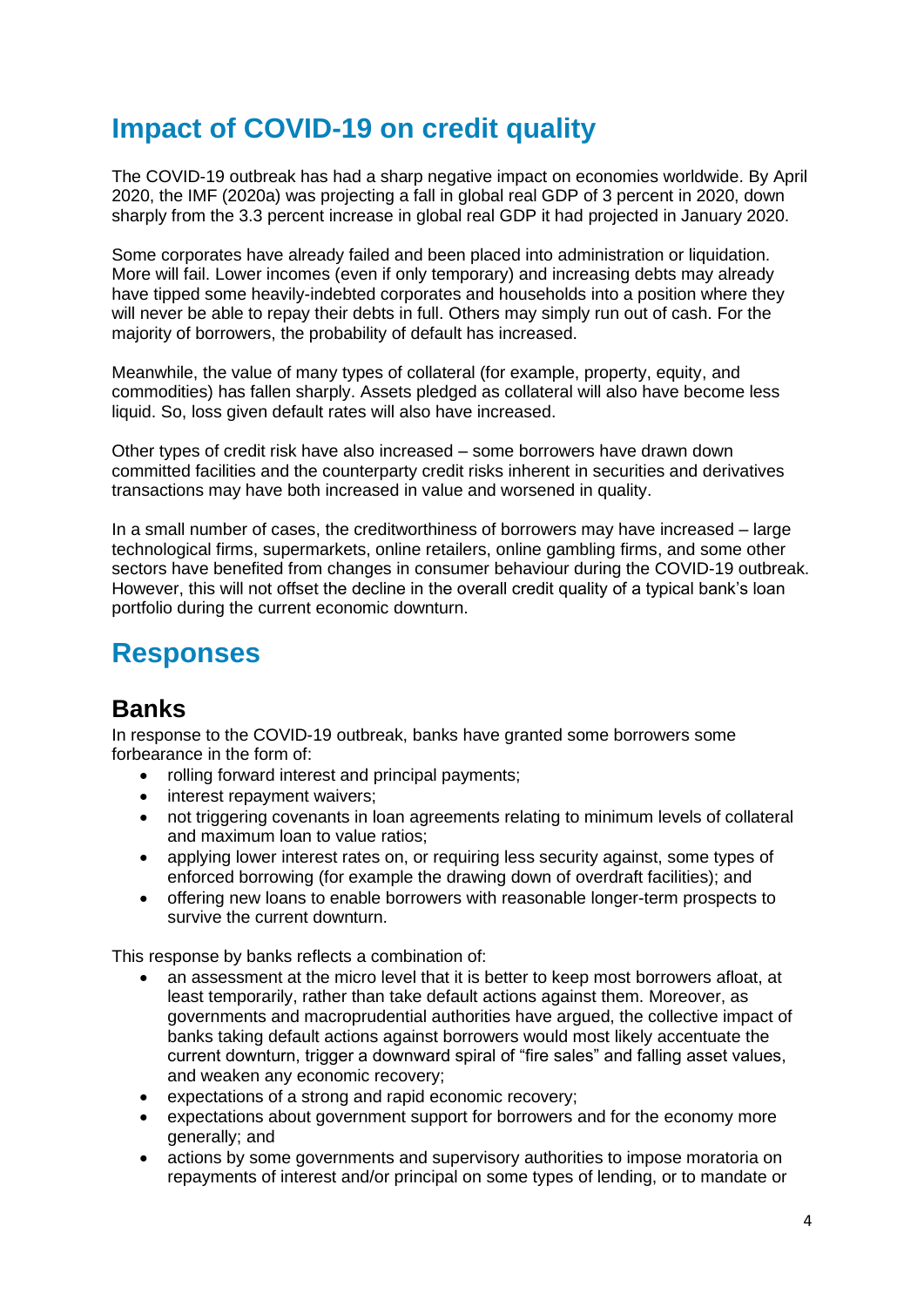encourage banks to respond positively to requests by some types of borrower for a payment holiday.

#### <span id="page-4-0"></span>**Conduct supervisors**

Banking supervisory authorities with conduct of business responsibilities have encouraged these types of forbearance by banks as a means of treating their customers – in particular households and small- and medium-sized corporates – fairly during difficult times.

For example, the UK Financial Conduct Authority (2020) has introduced measures under which lenders are expected to:

- offer a temporary payment freeze on loans and credit cards for up to three months, for consumers negatively impacted by coronavirus;
- allow customers who are negatively impacted by coronavirus and who already have an arranged overdraft on their main personal current account, up to £500 charged at zero interest for three months;
- make sure that all overdraft customers are no worse off on price when compared to the prices they were charged before the recent overdraft pricing changes came into force; and
- ensure consumers using any of these temporary payment freeze measures will not have their credit score affected.

In the US, the relevant supervisory agencies<sup>2</sup> have encouraged banks to "consider prudent" arrangements that can ease cash flow pressures on affected borrowers, improve their capacity to service debt, increase the potential for financially-stressed residential borrowers to keep their homes, facilitate the [lender's] ability to collect on its loans, and mitigate the long-term impact of this emergency on consumers by avoiding delinquencies and other adverse consequences."

There is a potential tension here between the different supervisory objectives of conduct and prudential supervisors, and therefore a difficult balance to be drawn between protecting consumers and maintaining the safety and soundness of banks.

#### <span id="page-4-1"></span>**Macroprudential authorities**

Many macroprudential authorities have removed or reduced some of the capital buffers that banks are required to meet, to lessen the extent to which capital requirements constrain the ability of banks to roll forward existing lending and to provide new lending to support the economy. This is consistent with the basic principle of macroprudential instruments designed to respond to financial cycles, namely that they should be applied during the upswing of the financial cycle but removed or reduced during the downswing to prevent the supply of credit being constrained by prudential capital requirements.<sup>3</sup>

#### <span id="page-4-2"></span>**Governments**

Governments have responded by increasing – in some cases dramatically – the level of government spending, and by offering various types of tax and other relief to individuals and corporates.<sup>4</sup> In some cases this will have a direct impact on credit quality, for example where governments have nationalized failing corporates or have provided specific loan guarantees or loan write-offs. In these cases, the government has in effect substituted itself for the original borrower. However, as with any credit risk transfer, credit risk is reduced only to the level of the government's own creditworthiness, which in some countries may not have been

<sup>2</sup> Board of Governors of the Federal Reserve System et al (2020b).

<sup>3</sup> Basel Committee on Banking Supervision (2010).

<sup>4</sup> Financial Stability Board (2020) and International Monetary Fund (2020b).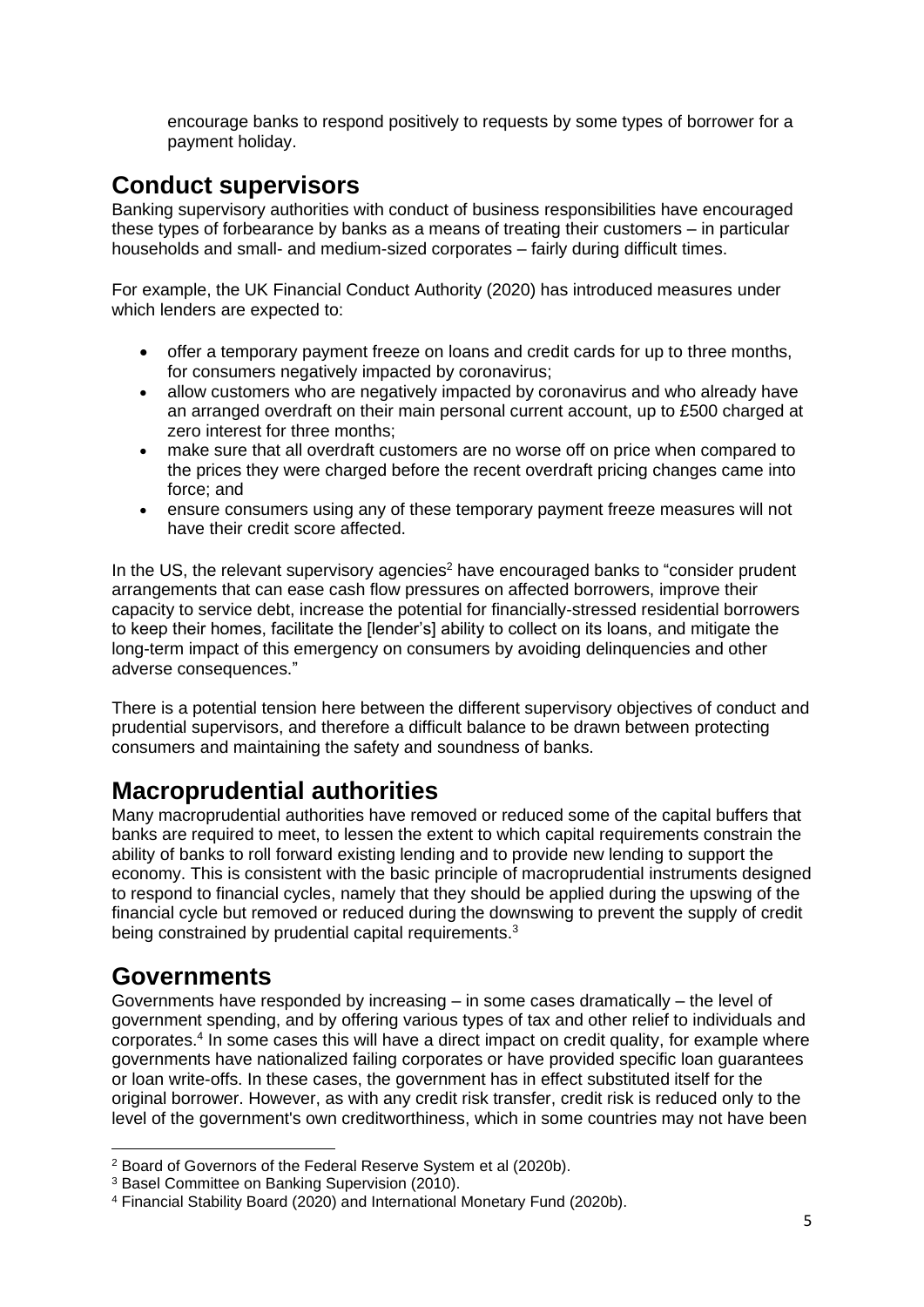high to begin with and may have deteriorated further as a result of the impact of the COVID-19 outbreak.

In other cases, the impact on credit quality is less direct, but nonetheless potentially significant, for example where governments have provided income support to individuals or corporates, written off or delayed tax payments, or provided other forms of subsidy. In effect, this more general government support mitigates some of the decline in credit quality that would otherwise occur.

Many governments have imposed moratoria on the repayment of loans, overdraft facilities, and mortgages.<sup>5</sup>

#### <span id="page-5-0"></span>**Central banks**

Central banks have intervened in various ways to preserve liquidity in money and asset markets, to allow the financial system to continue to function effectively, and to stimulate the economy. They have cut policy rates, reactivated "quantitative easing" asset purchases (and in some cases extended the range of assets they are prepared to purchase), provided additional liquidity to the financial system, and expanded the provision of US dollar liquidity through swap line arrangements.<sup>6</sup>

## <span id="page-5-1"></span>**Accounting treatments**

The responses outlined above still leave considerable uncertainty about the future, both at the macro level (the nature and shape of the economic recovery) and at the micro level (which individuals and corporates will be able to repay their debts in the future, and which will not). The economic consequences of the COVID-19 outbreak will mean that the creditworthiness of some borrowers will deteriorate over the longer term, while some other borrowers will need support in the short-term but may not suffer a deterioration in their lifetime probability of default.

This makes it particularly difficult for banks to account for the impact of the COVID-19 outbreak in terms of loan classification, expected credit losses, provisioning, credit risk weightings, and the impact on their capital ratios.

This coincides with the introduction of accounting standards such as International Financial Reporting Standard 9 Financial Instruments (IFRS 9) and its US equivalent under Generally Accepted Accounting Principles (GAAP), which were introduced following the 2008 financial crisis to make accounting for loan losses more forward-looking. These accounting standards determine not just how banks make public disclosures, but also how they calculate their regulatory capital ratios.<sup>7</sup>

IFRS 9 sets out a framework for determining the amount of expected credit losses (ECL) that should be recognized and requires that lifetime ECLs should be recognized when there is a significant increase in credit risk (SICR) on a financial instrument.

As the International Accounting Standards Board (2020) and international and national supervisory authorities<sup>8</sup> have emphasized, IFRS 9 is principles-based and these principles

<sup>5</sup> Allen and Overy (2020).

<sup>6</sup> See, for example, Federal Reserve Bank of New York (2020).

<sup>7</sup> Basel Committee on Banking Supervision (2017).

<sup>&</sup>lt;sup>8</sup> See, for example, Basel Committee on Banking Supervision (2020b), Board of Governors of the Federal Reserve System (2020a), European Banking Authority (2020), European Securities and Markets Authority (2020), International Organization of Securities Commissions (2020), and Prudential Regulation Authority (2020).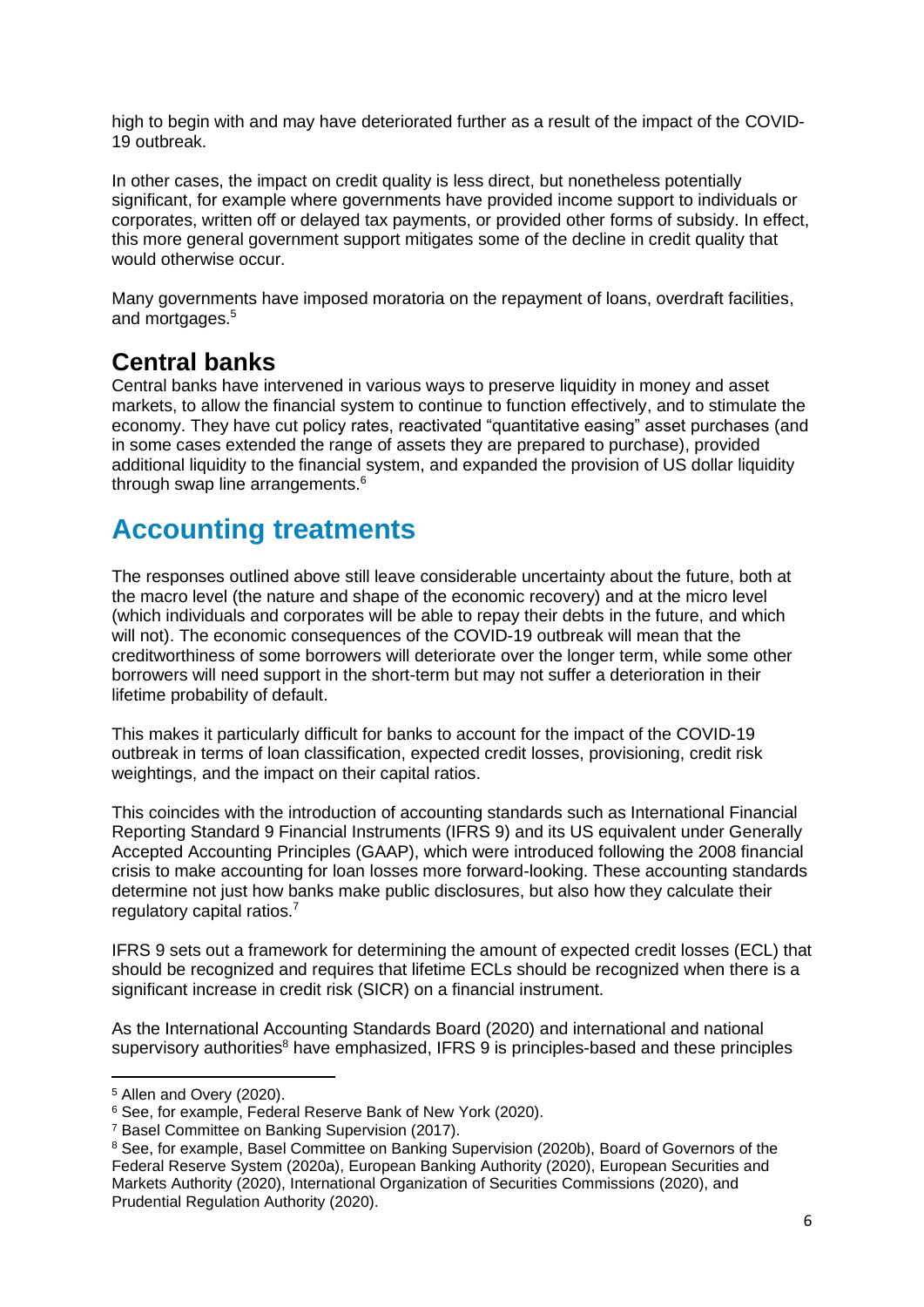could be used by banks to reflect their judgements on the positions of individual borrowers and on the economy more generally. It may be useful to draw out three steps in this approach.

First, the accounting standards already contain some flexibility over how a bank should assess SICRs and determine ECLs. IFRS 9 states that:

- the assessment of SICRs and the measurement of ECLs should be based on reasonable and supportable information that is available to a bank without undue cost or effort;
- the assessment of SICRs should be based on a number of quantitative and qualitative indicators, and should capture the changes in the lifetime risk of default over the entire expected life of the credit exposure;
- banks should develop estimates of ECLs based on the best available information about past events, current conditions, and forecasts of economic conditions over the total expected life of each credit exposure; and
- banks should monitor changes to circumstances as new information becomes available and reflect this in their assessment of SICRs and measurement of ECLs.

Second, the authorities have issued guidance and revised rules to indicate how this flexibility could be applied in the current context. In particular:

- banks should consider the current exceptional circumstances when determining what information can be considered reasonable and supportable, taking into account the nature of the shock (whether it is expected to be temporary or not) and the scarcity of available and reliable information. It is recognized that any changes to ECLs in response to the COVID-19 outbreak will, at least initially, be subject to very high levels of uncertainty because only a limited amount of reasonable and supportable forward-looking information is currently available;
- banks should apply judgement and adjust their approach to determining ECLs according to the current circumstances, rather than applying their existing ECL methodology in a mechanical manner. A number of assumptions underlying the way that ECLs have been implemented to date may no longer hold in the current environment. Normal relationships between credit risk and economic variables may not prove a reliable guide, given unprecedented levels of government-led support for borrowers. Events like a temporary loss of income will not necessarily have the same consequences as in the past. It is recognized that there has not been enough time and there is not enough information for these factors to have fed through to lenders' models; and
- when assessing forecast conditions, banks should take into account the effects of both COVID-19 and government support measures. Due weight should be given to established long-term economic trends when preparing long-term forecasts of economic conditions, given the challenges of preparing detailed forecasts far into the future and the likely temporary nature of the COVID-19 outbreak.

Third, the guidance and rule changes also refer to some specific accounting treatments in current circumstances, including:

• payment holidays (whether resulting from a bank offering forbearance, a customer asking for it, or a government imposing a moratorium on payments) granted across all loans of a particular type should not be an automatic trigger to conclude that an SICR<sup>9</sup> has occurred on all these loans, and therefore that all these loans should move from Stage 1 (a 12-month ECL) to Stage 2 (a lifetime ECL measurement). However, banks should distinguish as far as possible between borrowers whose

<sup>9</sup> Or a troubled debt restructuring (TDR) under US GAAP. See Board of Governors of the Federal Reserve System (2020a).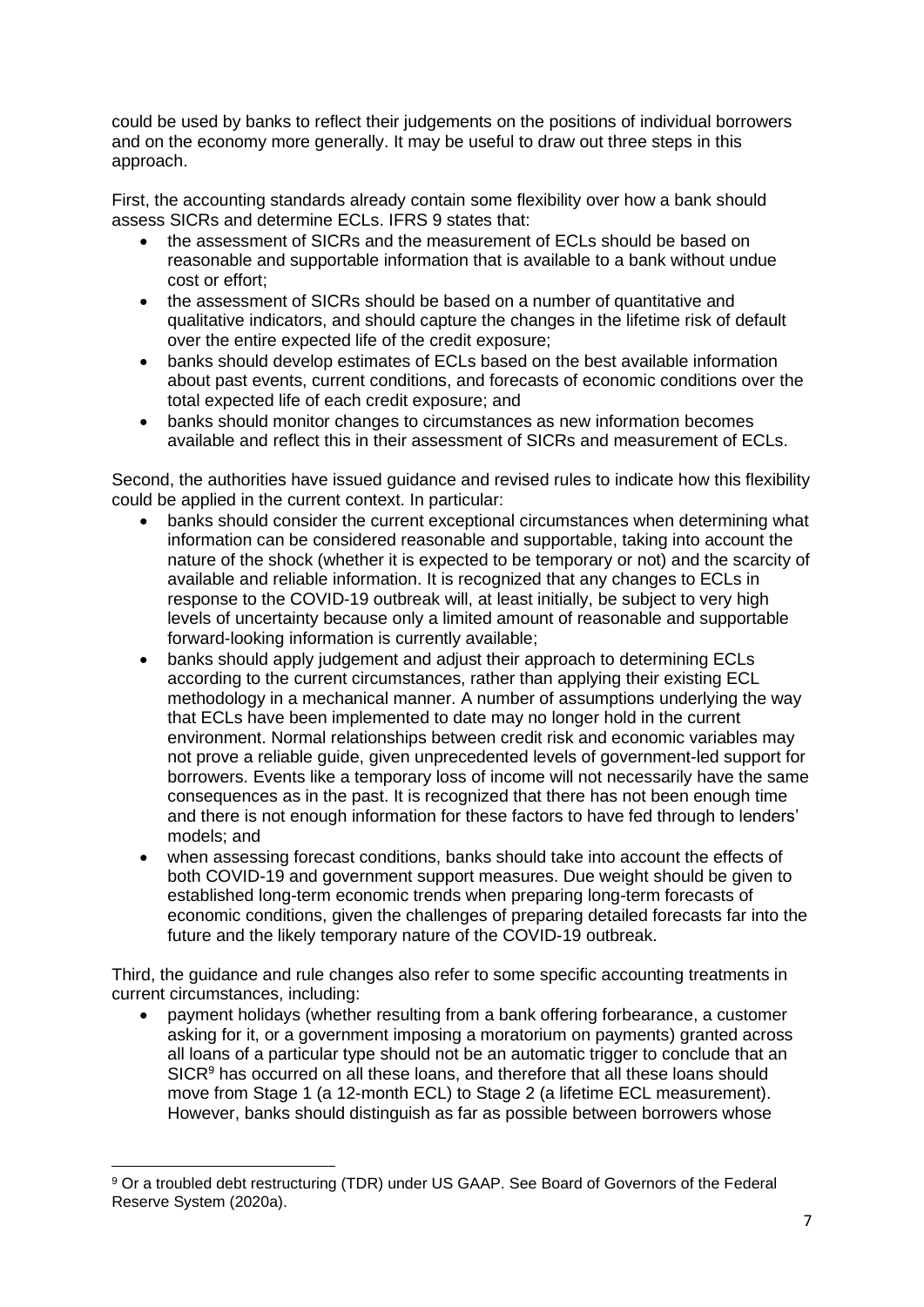credit standing would not be significantly affected by the current situation in the long term and those that would be unlikely to restore their credit worthiness;

- the specific conditions of the COVID-19 outbreak may be used in individual cases to rebut the IFRS 9 presumption that payment defaults of more than 30 days provide evidence of a significant increase in credit risk; and
- a covenant breach or waiver of a covenant because of the COVID-19 pandemic should not automatically trigger the loans involved being moved into Stage 2 or Stage 3 for the purposes of calculating ECL.

There is therefore considerable flexibility in the application of IFRS 9, along with guidance on how this flexibility should be used. Such flexibility is clearly warranted in the current circumstances, but it is also clear that it should be used judiciously. Maximum efforts should be made by banks to assess the underlying creditworthiness of individual borrowers and the soundness of loans as conditions evolve, and to review the application of the standards accordingly. It is also essential that the use of this flexibility by banks is subject to highquality governance and internal processes, not least given the unprecedented nature of the current situation and the significant uncertainties that exist.

## <span id="page-7-0"></span>**Regulatory capital treatments**

Supervisory authorities have also provided guidance on the impact of the COVID-19 outbreak on the calculation of regulatory capital ratios:<sup>10</sup>

- loans subject to government guarantees should use the relevant sovereign riskweight rather than that associated with the borrower;
- payment holidays whether granted voluntarily by banks or the result of government or supervisory policy – should not count toward the number of days a loan is past due in the context of applying default triggers. <sup>11</sup> Delays are only counted according to the modified schedule of payments;
- loans becoming more than 90 days past due as a result of payment holidays or other relief should not automatically be classified as non-performing, forborne, or unlikely to be repaid;
- breach of a covenant or the waiver of a covenant relating to the COVID-19 outbreak should not automatically trigger a default. The breach or the need for a waiver may indicate an unlikeliness to repay, but this should be assessed on a case-by-case basis;
- banks should apply sound risk management practices regarding the identification of defaults, assessing borrowers for other indicators of unlikeliness to pay, taking into consideration the underlying cause of any financial difficulty and whether it is likely to be temporary (as a result of the COVID-19 outbreak) or longer term;
- the assessment of a borrower's likeliness to repay should be undertaken on a caseby-case basis and should be based on the modified schedule of payments following any payment holiday. If the borrower remains likely to meet its obligations under the renegotiated contract, there is no need to classify the exposure as defaulted or to treat this as a distressed restructuring;
- where banks need to undertake a substantial number of individual borrower assessments, they should prioritize the analysis, focusing on exposures most likely to have a significant impact and analysing exposures at a portfolio level if necessary; and

<sup>10</sup> See, for example, Basel Committee on Banking Supervision (2020b).

<sup>11</sup> Under the Basel Framework higher capital requirements are applied to loans that are classified as past due (usually on the basis of a 90 day past due criterion) or defaulted.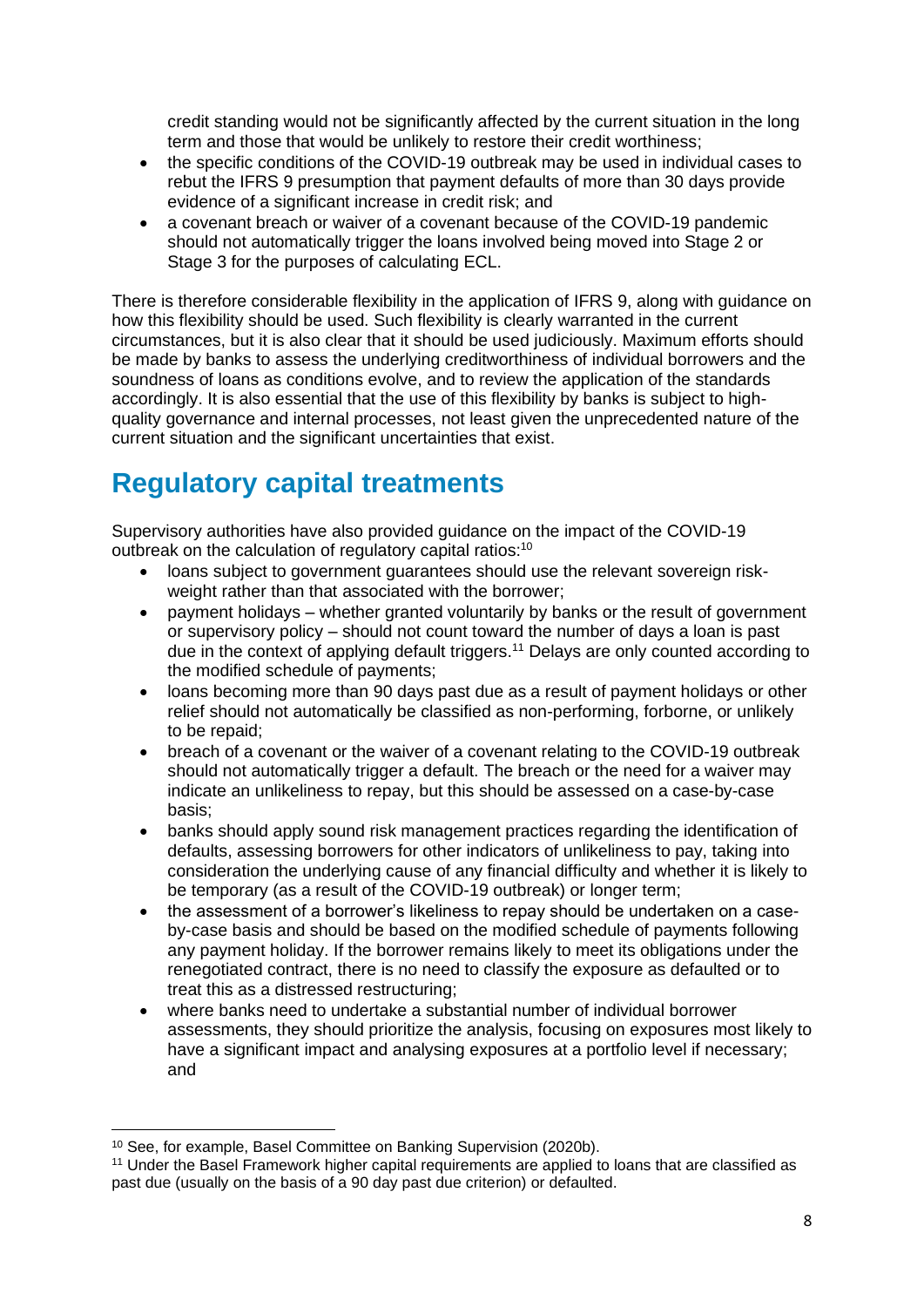• in the period directly after a payment holiday, banks should pay particular attention to exposures that experience delays in payments on the revised schedule and identify potential unlikeliness to pay in a timely and consistent manner, taking account of all measures that would have an impact on the creditworthiness of customers.

In addition, supervisory authorities have relaxed the transitional measures applying to the alignment of accounting and prudential measures of capital adequacy. This relaxation allows banks not to take the full capital impact of expected credit losses in the initial years of moving to the new accounting standard. The Basel Committee (2020b) has recommended that supervisory authorities may:

- now apply the existing transitional arrangements, even if they were not initially implemented when banks first adopted the ECL model;
- permit banks to switch from the static approach to the dynamic approach to determine the transitional adjustment amount (even if they have previously switched the approach that they use);
- permit banks to use alternative methodologies that aim to approximate the cumulative difference between provisions under the ECL accounting model and provisions under the prior incurred loss accounting model; and
- for 2020 and 2021, allow banks to add-back up to 100% of the transitional adjustment amount to their core tier 1 capital (with this "add-back" amount then phased-out on a straight-line basis over the subsequent 3 years).

The full implementation of Basel III has been delayed by a year to January 2023.<sup>12</sup>

## <span id="page-8-0"></span>**Supervisory actions**

Banking supervisors are faced with an unprecedented set of circumstances. Credit conditions have certainly changed markedly for the worse, although the extent and duration of the deterioration are not known and will not be known for some time. Standard setting bodies meanwhile have relaxed some requirements and are emphasizing the scope for flexibility in the application of others. This section aims to provide assistance to supervisors struggling with the dilemma of how to make judicious use of the flexibility available to them while still maintaining a reasonable level of prudence in their supervision of banks.

**Be clear about your objectives** with respect to credit quality and COVID-19:

- maintain the safety and soundness of the banks you supervise;
- ensure that banks are able to continue to lend to households and businesses, and to support the real economy;
- robust and consistent market disclosures by banks; and
- fair treatment of customers.

#### **Recognize that there may be tensions, or even conflicts, among these objectives.**

Risks to the safety and soundness of banks have increased. They may increase further through measures designed to support the continuation of lending by banks to support the real economy. This may be justifiable, but this should be considered explicitly and kept under close review.

For example, during the COVID-19 economic downturn, macroprudential authorities have reduced or removed some capital buffers because (a) there is no significant threat to financial stability from excessive credit growth or asset price bubbles, and (b) high capital requirements might constrain banks from continuing to lend during the economic downturn and thereby increase the prospect of economic recovery.

<sup>12</sup> Basel Committee on Banking Supervision (2020a).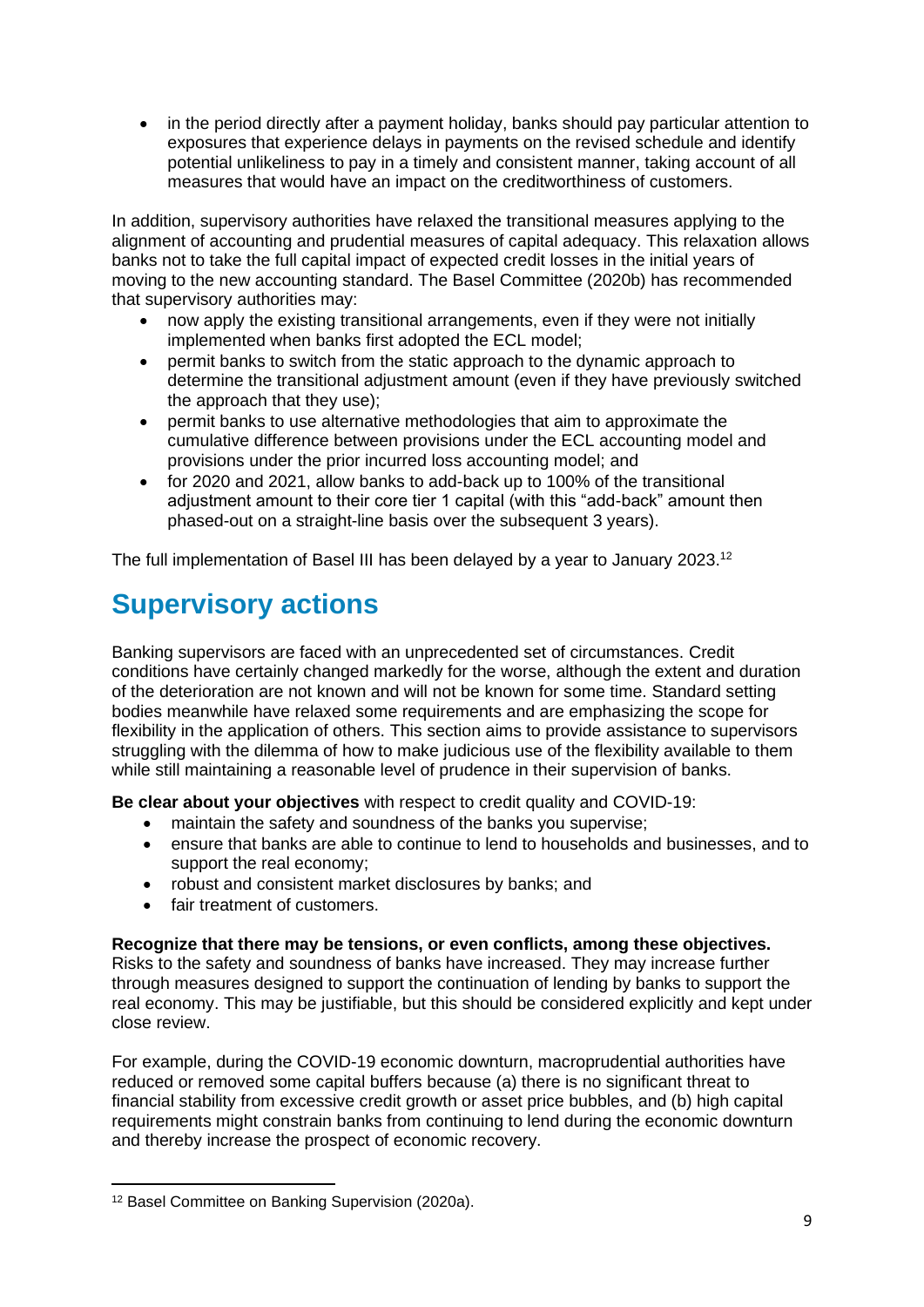At the same time, conduct supervisors may be emphasizing the need to maintain the flow of lending to consumers, having only limited regard to a potentially marked deterioration in creditworthiness.

However, micro-prudential supervisors might take a more cautious view of allowing banks to reduce their capital ratios at a time when non-performing loans and loan losses are increasing and could increase further. There is therefore a need for close cooperation and coordination between macro- and micro-prudential regulators and conduct supervisors, and a means for resolving any conflicts.<sup>13</sup>

**Understand current accounting and regulatory requirements and the links between them**. This is not always straightforward, not least at a time when many countries are transitioning to IFRS 9 or similar forward-looking approaches to expected credit losses and are seeking to align accounting standards and the calculation of regulatory capital requirements.

**Ensure the consistent and prudent assessment by banks of expected credit losses**  and significant increases in credit risk. Issue guidance<sup>14</sup> to your banks on how they should assess SICRs, measure ECLs, take account of deteriorations in the value of collateral, make provisions, and calculate regulatory capital ratios in the COVID-19 outbreak economic environment.

The main objective here is to ensure a sound identification of credit impaired assets on bank balance sheets. The consistency and comparability in risk metrics is a pre-condition for banks, supervisors, investors and the general public to monitor the effects of the current crisis in a coherent way.

**Ensure that banks have robust, coherent, and defensible processes to allow them to distinguish between borrowers whose credit standing may not be significantly affected by the current situation in the long term, and those that are unlikely to restore their credit worthiness**. Guidance that payment holidays need not result in loans being classified as impaired is intended to allow banks the flexibility to take a case-by-case approach to assessing the likelihood of repayment. It is not intended to allow banks to avoid having to classify any such loans as being impaired on a blanket basis.

Supervisors should ensure that banks are distinguishing between borrowers on a consistent and justifiable basis, notwithstanding that banks' operational capacity to make in-depth assessments of individual borrowers may be limited under current circumstances. This is a key control function for banks.

The main objective here is to avoid either exaggerating the impact of the COVID-19 outbreak (by treating all loan payment holidays as an act of default) or underestimating the impact (by treating all such loans as being unimpaired). One key rationale for the introduction of IFRS 9 was to ensure that banks recognized poor-quality loans and built up provisions at an early stage, rather than taking an over-optimistic approach under which non-performing loans were not recognized until their value had fallen sharply.

It is also important that banks keep their assessments under close review so that loan reclassifications can be made on an informed and timely basis as the situation develops and more information on underlying credit conditions becomes available.

**Monitor and assess banks' own processes to assess significant increases in credit risk and to determine expected credit losses**. Supervisors should review how banks are

<sup>&</sup>lt;sup>13</sup> This is discussed further in International Monetary Fund (2013).

<sup>&</sup>lt;sup>14</sup> In some countries this may have to be done through making revised rules or waiving existing rules.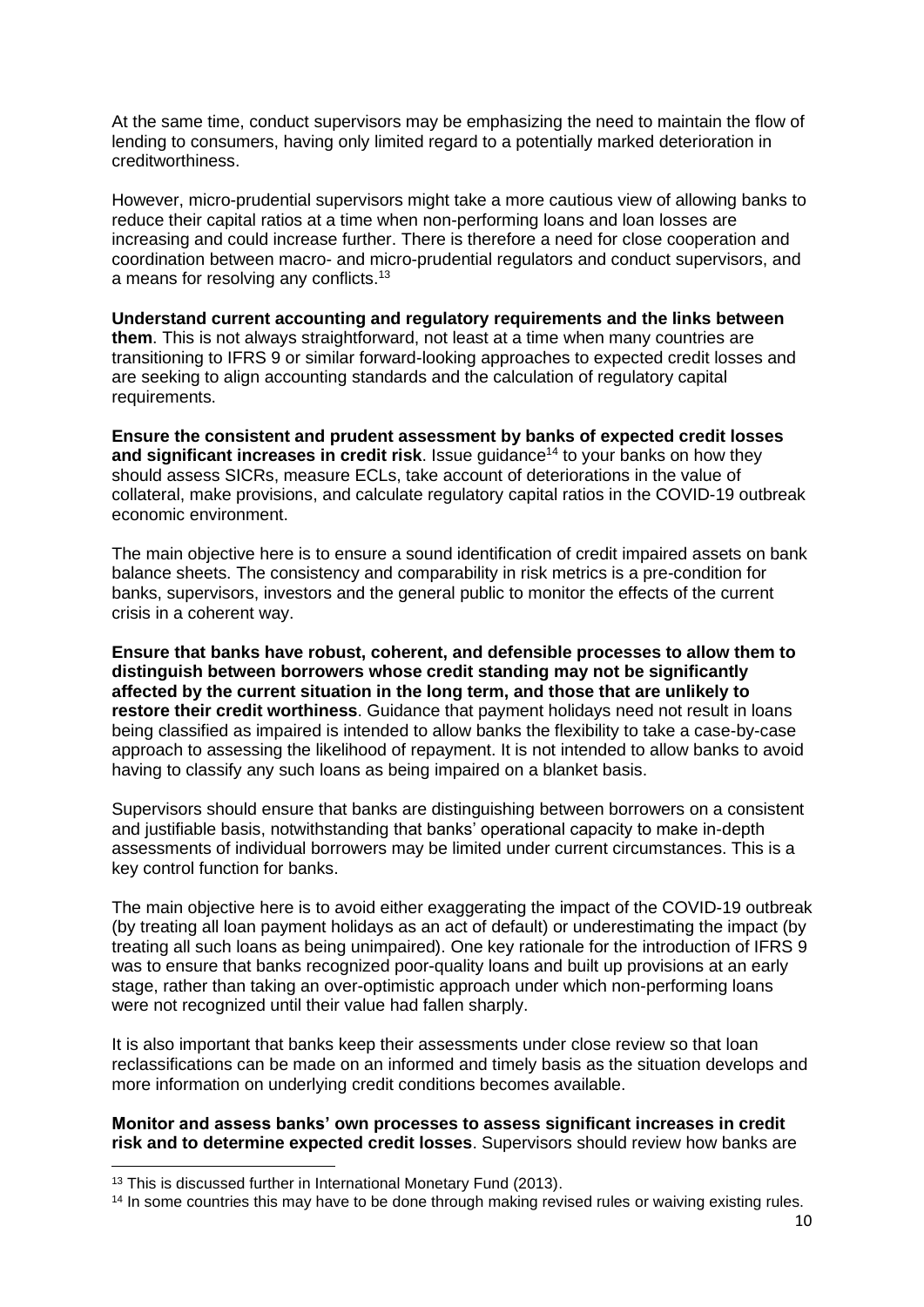undertaking their analysis of credit quality and should intervene if this is judged to be inadequate.

This supervisory review should include the ways in which banks are calculating their best estimates of the creditworthiness of individual borrowers, exercising judgement and applying flexibility in loan classification, and applying strict controls in credit management (both in front line business areas and in the risk management function). The review should also establish the extent to which these processes are subject to challenge and oversight by senior management and boards.

This review could be based on a combination of information provided to supervisors by banks, supervisors' own reviews of bank credit files and models (these could be sent by banks to their supervisors as a substitute for more traditional on-site examinations), and supervisors' own assessments of the creditworthiness of major borrowers and of industry sectors.

Another key input to supervisory review would be details provided by banks of the calculation of various elements of loan non-performance (probabilities of default, default rates, provisions, loan losses, etc) under different assumptions. This could include, for example, a comparison between (a) the counter-factual of what would have have been the outcome under current circumstances without using any of the flexibility under accounting standards, and (b) the actual outcome calculated by banks using the flexibility in accounting treatments. This would provide one indication (through a horizontal supervisory review of the results) of the extent to which banks have differentiated between borrowers (in terms of those whose longer-term creditworthiness is judged by a bank to have been impaired, and those whose longer-term creditworthiness is judged to have remained unchanged).

Also, in countries where major corporates borrow from multiple banks, supervisors could review the extent to which individual banks have taken different approaches to assessing the creditworthiness of these corporates under current conditions and could then look more closely at banks taking outlier approaches.

**Expect banks – in particular larger banks – to undertake their own analyses of possible scenarios.** Banks should be stress testing their credit exposures against various severe but plausible scenarios, including "U-" and "L-shaped" economic recoveries, not simply assuming that there will be a rapid "V-shaped" recovery. Slower and smaller economic recoveries will result in higher levels of non-performing exposures, with consequences for banks' loan losses, credit risk weightings, and capital ratios.

Banks should be also be taking into account their own ability to take mitigating actions and the potential value of government interventions.

Banks should report the results of these stress tests to their supervisors, together with the actions they would take if these more adverse scenarios began to emerge. This is similar to banks submitting an ICAAP and a recovery plan. In turn, supervisors should be interested not only in the results of the stress tests but also what they demonstrate about the plausibility of each bank's scenarios and about each bank's risk management capabilities more generally.

**Undertake your own stress tests**. As in normal times, there are benefits in supervisors undertaking their own stress tests to assess the possible impact of a standardized scenario on both individual banks and on the resilience of the banking system as a whole. This should be in addition to, not a substitute for, individual banks conducting their own stress tests (which should focus more closely on the specific risks facing each bank and should encompass a wider range of scenarios).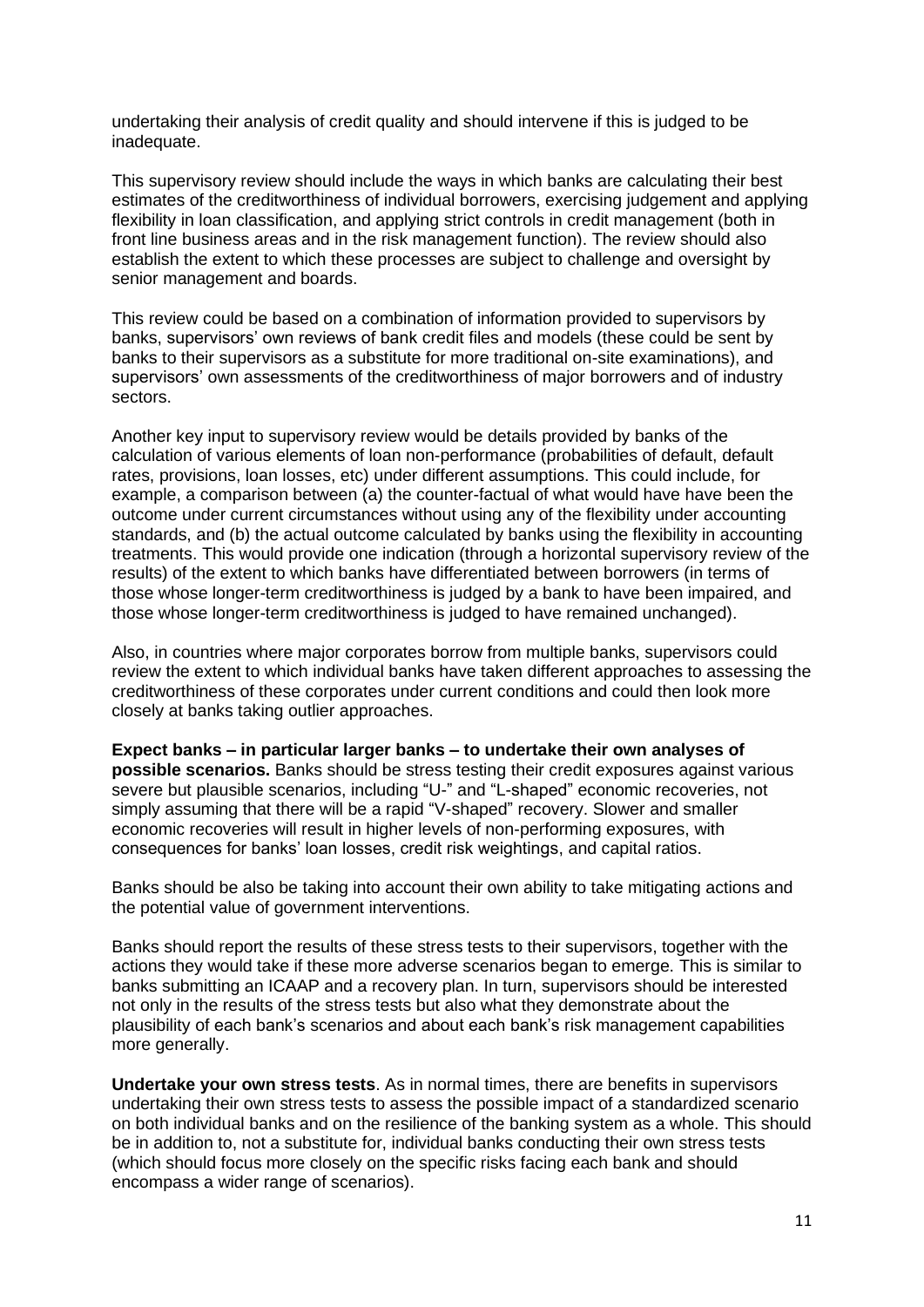This supervisory stress test could be based on specifying alternative paths for economic recovery in some detail, or it could focus on the impact of alternative levels of nonperforming loans (so it could ask the question "what would be the impact on banks' capital ratios if default rates increase to X percent, with loss given default of Y percent?"). It is also necessary for supervisors to apply a consistent standard to assessing the results of such stress tests.

**Ensure that stress tests consider possible feedback and second round effects.** As with all stress testing, by banks or by supervisors, it is important to recognize that there could be feedback and second round effects as a result of the initial shock. For example, a decline in banks' capital ratios could lead to a higher cost and reduced availability of funding (as happened in 2008). Higher levels of non-performing loans will constrain banks' ability to lend and could therefore lead to a further decline in economic activity, as could an attempt by banks to de-risk by constraining new lending. And the strains on government funding as a result of the COVID-19 outbreak could have an adverse impact on the credit standing of some countries, which ought to be reflected in sovereign risk weights.

**Use the results of stress tests to inform supervisory decision making.** Stress tests will provide valuable information on what the "tipping points" might be for individual banks and for the banking system as a whole, in terms of the points at which banks would face a serious depletion of their capital resources or liquidity.

This should inform supervisory views on the circumstances in which assessing credit quality on the basis of expecting a rapid economic recovery is no longer viable; on which individual banks might be the worst affected by a prolonged economic downturn; and on the options for continued supervisory forbearance (such as allowing banks to continue to operate with low capital ratios until either they can raise more capital or the economy recovers).

**Enhance your crisis preparedness**. Some banks may end up being non-viable as a result of the COVID-19 outbreak. Supervisors need to plan in advance for this possibility. This will involve planning to put banks into liquidation, to use the Financial Stability Board range of resolution tools, or possibly for some form of government support (full public ownership or some form of burden-sharing with creditors or other banks).

Supervisors should also be ensuring that they are ready in terms of preparedness for the possibility of a system-wide crisis and sharing information with other authorities accordingly.

This would also be a good time for supervisors to be focusing on banks' internal NPL management capabilities, in particular their ability to reduce NPLs through workout options and other tools, and on wider legal issues regarding the ways in which insolvency regimes and debt recovery processes could be improved. 15

**Consider the potential medium- and longer-term impacts of not only the COVID-19 outbreak but also of the wide-ranging policy responses**. This is difficult to predict, but all of the actions taken by governments, central banks, and supervisory authorities themselves will have impacts in many areas, which in turn will affect the environment in which banks and other financial institutions operate.

Longer-term impacts of the COVID-19 outbreak and the policy responses to it could include the level and term structure of interest rates and credit spreads; sovereign creditworthiness and the limited capacity for further government support of borrowers or of financial institutions; a restructuring of global supply chains; shifts in the volume and pattern of

<sup>&</sup>lt;sup>15</sup> See for example the comprehensive guidelines published by the European Banking Authority (2018).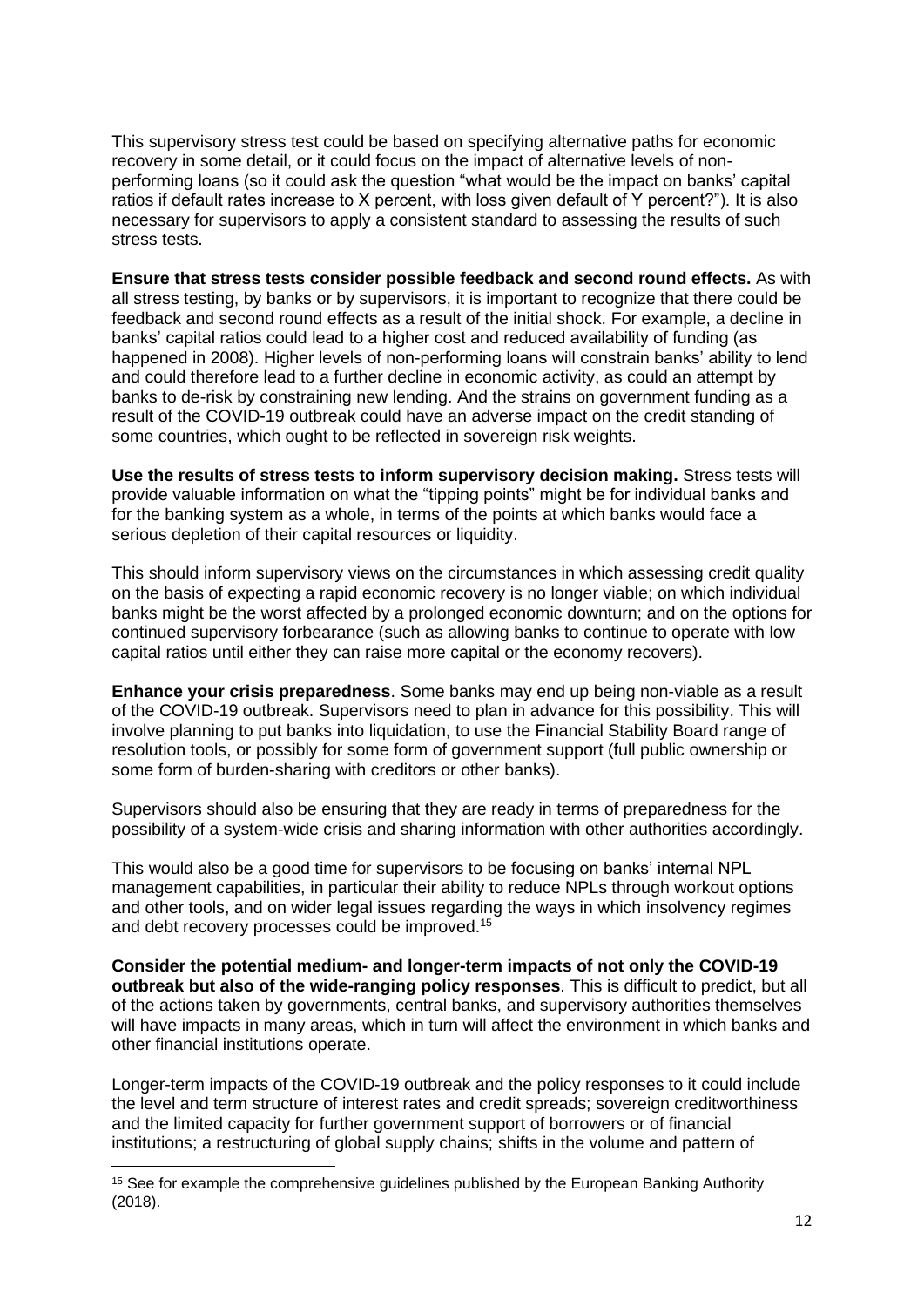international capital flows; an acceleration in technology-enabled production, working practices, and financial systems; a further increase in the concentration and power of large corporates and; less tangible areas such as perceptions of continuing government support for ailing borrowers and weak banks.

## <span id="page-12-0"></span>**Conclusion**

This Note advises supervisors to pay particular attention to the following as the current COVID-19 crisis unfolds:

- 1. The pervasive nature of the crisis. The impacts are far-reaching, and all the authorities with responsibilities in the financial sector – ministries of finance, central banks, macroprudential regulators, and both prudential and conduct supervisors – are involved in responding to it. These authorities will have different remits, objectives, and powers.
- 2. This legitimate divergence of remits and objectives highlights the need for coordination – and in some cases the resolution of conflicting objectives and actions – within countries (and in some cases internationally).
- 3. The importance of making judicious use of the flexibility available under accounting standards, and to adjust capital standards, given the unprecedented nature of the crisis.
- 4. In making use of this flexibility, supervisors need to achieve a difficult balance. There is a strong desire to allow banks to continue to function and play their part in overcoming the looming economic challenges. It is in no-one's interest however for banks to manage their credit risk on the basis of over-optimistic estimates of the impact of government support or unfounded expectations of a strong and rapid economic recovery.
- 5. This Note suggests various ways counter-factual calculations and stress testing through which supervisors can build a quantitative picture of emerging credit risk and its potential implications for individual banks and for the banking system more widely.
- 6. Banks need to collaborate with supervisors in this difficult task. They need to demonstrate that they have robust and defensible approaches to the management of their credit risk and to making responsible, measured, and accountable use of the flexibility allowed in accounting and capital standards.
- 7. It is also essential to maintain close oversight in these fast-moving and uncertain times – reasonable judgements taken yesterday may no longer be valid tomorrow.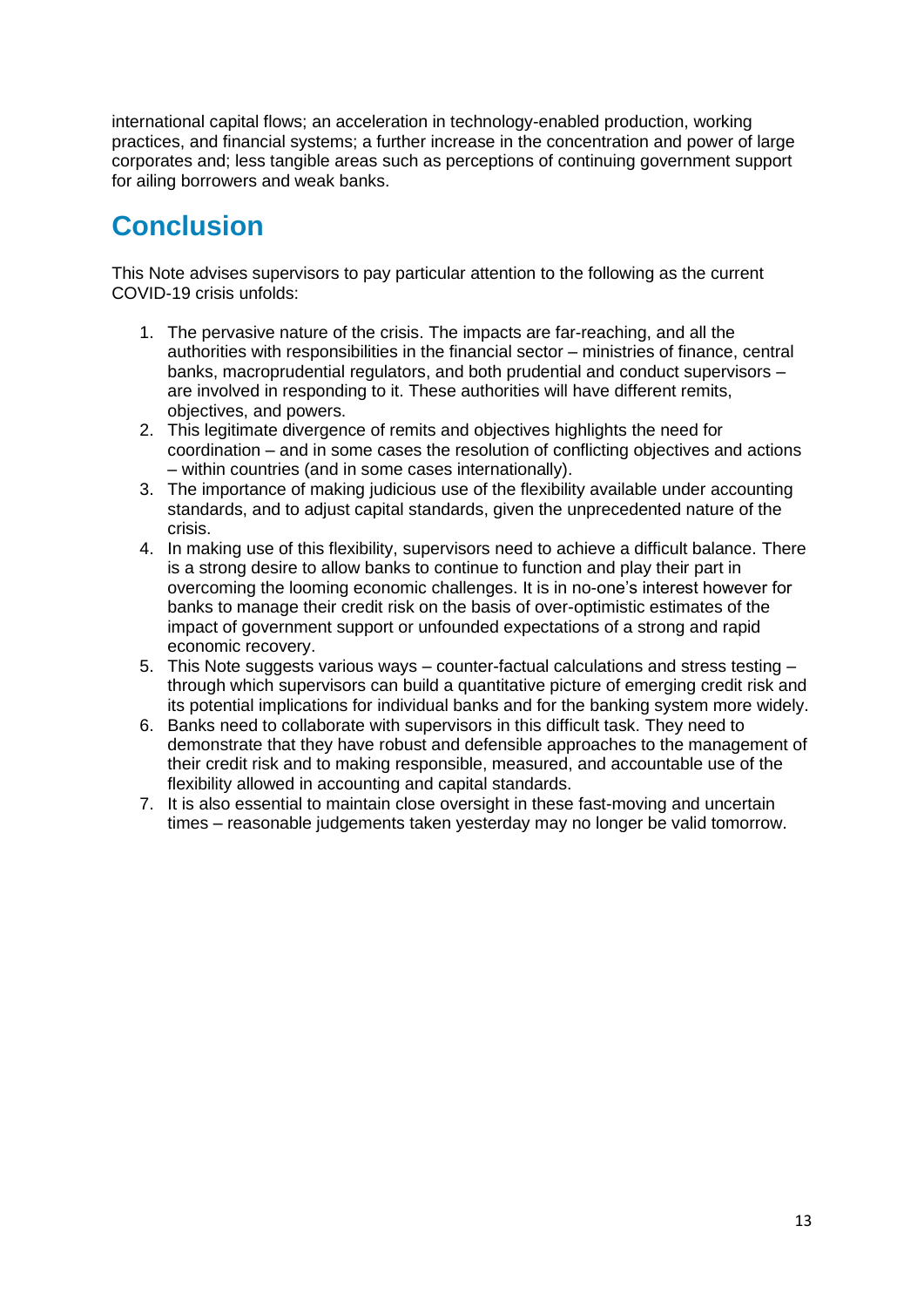## <span id="page-13-0"></span>**References**

Allen and Overy. *COVID-19 - Coronavirus measures implementing forbearance, deferral and/or suspension for debt obligations*. April 2020. [https://www.allenovery.com/germany/-](https://www.allenovery.com/germany/-/media/allenovery/2_documents/news_and_insights/publications/2020/04/covid_19_coronavirus_global_survey_of_moratoria_and_forbearance_measures.pdf) [/media/allenovery/2\\_documents/news\\_and\\_insights/publications/2020/04/covid\\_19\\_coronavi](https://www.allenovery.com/germany/-/media/allenovery/2_documents/news_and_insights/publications/2020/04/covid_19_coronavirus_global_survey_of_moratoria_and_forbearance_measures.pdf) rus global survey of moratoria and forbearance measures.pdf

Basel Committee on Banking Supervision. *Guidance for national authorities operating the counter cyclical capital buffer.* December 2010. <https://www.bis.org/publ/bcbs187.pdf>

Basel Committee on Banking Supervision. *Regulatory treatment of accounting provisions – interim approach and transitional arrangements.* March 2017. <https://www.bis.org/bcbs/publ/d401.pdf>

Basel Committee on Banking Supervision. *Governors and Heads of Supervision announce deferral of Basel III implementation to increase operational capacity of banks and supervisors to respond to COVID-19.* March 2020. <https://www.bis.org/press/p200327.htm>

Basel Committee on Banking Supervision. *Measures to reflect the impact of COVID-19*. April 2020.

<https://www.bis.org/bcbs/publ/d498.pdf>

Board of Governors of the Federal Reserve System, Federal Deposit Insurance Corporation, Office of the Comptroller of the Currency*. Joint Statement on the Interaction of Regulatory Capital Rule: Revised Transition of the CECL Methodology for Allowances with Section 4014 of the Coronavirus Aid, Relief, and Economic Security Act*. March 2020. <https://www.federalreserve.gov/supervisionreg/srletters/SR2009a1.pdf>

Board of Governors of the Federal Reserve System, Federal Deposit Insurance Corporation, National Credit Union Administration, Office of the Comptroller of the Currency, Consumer Financial Protection Bureau. *Interagency Statement on Loan Modifications and Reporting for Financial Institutions Working with Customers Affected by the Coronavirus (Revised).* April 2020.

<https://www.federalreserve.gov/newsevents/pressreleases/files/bcreg20200407a1.pdf>

European Banking Authority. *Guidelines on management of non-performing and forborne exposures.* October 2018.

[https://eba.europa.eu/sites/default/documents/files/documents/10180/2425705/371ff4ba](https://eba.europa.eu/sites/default/documents/files/documents/10180/2425705/371ff4ba-d7db-4fa9-a3c7-231cb9c2a26a/Final%20Guidelines%20on%20management%20of%20non-performing%20and%20forborne%20exposures.pdf)[d7db-4fa9-a3c7-231cb9c2a26a/Final%20Guidelines%20on%20management%20of%20non](https://eba.europa.eu/sites/default/documents/files/documents/10180/2425705/371ff4ba-d7db-4fa9-a3c7-231cb9c2a26a/Final%20Guidelines%20on%20management%20of%20non-performing%20and%20forborne%20exposures.pdf)[performing%20and%20forborne%20exposures.pdf](https://eba.europa.eu/sites/default/documents/files/documents/10180/2425705/371ff4ba-d7db-4fa9-a3c7-231cb9c2a26a/Final%20Guidelines%20on%20management%20of%20non-performing%20and%20forborne%20exposures.pdf)

European Banking Authority. *Statement on the application of the prudential framework regarding Default, Forbearance and IFRS9 in light of COVID- 19 measures*. March 2020. [https://eba.europa.eu/sites/default/documents/files/document\\_library/News%20and%20Pres](https://eba.europa.eu/sites/default/documents/files/document_library/News%20and%20Press/Press%20Room/Press%20Releases/2020/EBA%20provides%20clarity%20to%20banks%20and%20consumers%20on%20the%20application%20of%20the%20prudential%20framework%20in%20light%20of%20COVID-19%20measures/Statement%20on%20the%20application%20of%20the%20prudential%20framework%20regarding%20Default%2C%20Forbearance%20and%20IFRS9%20in%20light%20of%20COVID-19%20measures.pdf) [s/Press%20Room/Press%20Releases/2020/EBA%20provides%20clarity%20to%20banks%](https://eba.europa.eu/sites/default/documents/files/document_library/News%20and%20Press/Press%20Room/Press%20Releases/2020/EBA%20provides%20clarity%20to%20banks%20and%20consumers%20on%20the%20application%20of%20the%20prudential%20framework%20in%20light%20of%20COVID-19%20measures/Statement%20on%20the%20application%20of%20the%20prudential%20framework%20regarding%20Default%2C%20Forbearance%20and%20IFRS9%20in%20light%20of%20COVID-19%20measures.pdf) [20and%20consumers%20on%20the%20application%20of%20the%20prudential%20framew](https://eba.europa.eu/sites/default/documents/files/document_library/News%20and%20Press/Press%20Room/Press%20Releases/2020/EBA%20provides%20clarity%20to%20banks%20and%20consumers%20on%20the%20application%20of%20the%20prudential%20framework%20in%20light%20of%20COVID-19%20measures/Statement%20on%20the%20application%20of%20the%20prudential%20framework%20regarding%20Default%2C%20Forbearance%20and%20IFRS9%20in%20light%20of%20COVID-19%20measures.pdf) [ork%20in%20light%20of%20COVID-](https://eba.europa.eu/sites/default/documents/files/document_library/News%20and%20Press/Press%20Room/Press%20Releases/2020/EBA%20provides%20clarity%20to%20banks%20and%20consumers%20on%20the%20application%20of%20the%20prudential%20framework%20in%20light%20of%20COVID-19%20measures/Statement%20on%20the%20application%20of%20the%20prudential%20framework%20regarding%20Default%2C%20Forbearance%20and%20IFRS9%20in%20light%20of%20COVID-19%20measures.pdf)

[19%20measures/Statement%20on%20the%20application%20of%20the%20prudential%20fr](https://eba.europa.eu/sites/default/documents/files/document_library/News%20and%20Press/Press%20Room/Press%20Releases/2020/EBA%20provides%20clarity%20to%20banks%20and%20consumers%20on%20the%20application%20of%20the%20prudential%20framework%20in%20light%20of%20COVID-19%20measures/Statement%20on%20the%20application%20of%20the%20prudential%20framework%20regarding%20Default%2C%20Forbearance%20and%20IFRS9%20in%20light%20of%20COVID-19%20measures.pdf) [amework%20regarding%20Default%2C%20Forbearance%20and%20IFRS9%20in%20light](https://eba.europa.eu/sites/default/documents/files/document_library/News%20and%20Press/Press%20Room/Press%20Releases/2020/EBA%20provides%20clarity%20to%20banks%20and%20consumers%20on%20the%20application%20of%20the%20prudential%20framework%20in%20light%20of%20COVID-19%20measures/Statement%20on%20the%20application%20of%20the%20prudential%20framework%20regarding%20Default%2C%20Forbearance%20and%20IFRS9%20in%20light%20of%20COVID-19%20measures.pdf) [%20of%20COVID-19%20measures.pdf](https://eba.europa.eu/sites/default/documents/files/document_library/News%20and%20Press/Press%20Room/Press%20Releases/2020/EBA%20provides%20clarity%20to%20banks%20and%20consumers%20on%20the%20application%20of%20the%20prudential%20framework%20in%20light%20of%20COVID-19%20measures/Statement%20on%20the%20application%20of%20the%20prudential%20framework%20regarding%20Default%2C%20Forbearance%20and%20IFRS9%20in%20light%20of%20COVID-19%20measures.pdf)